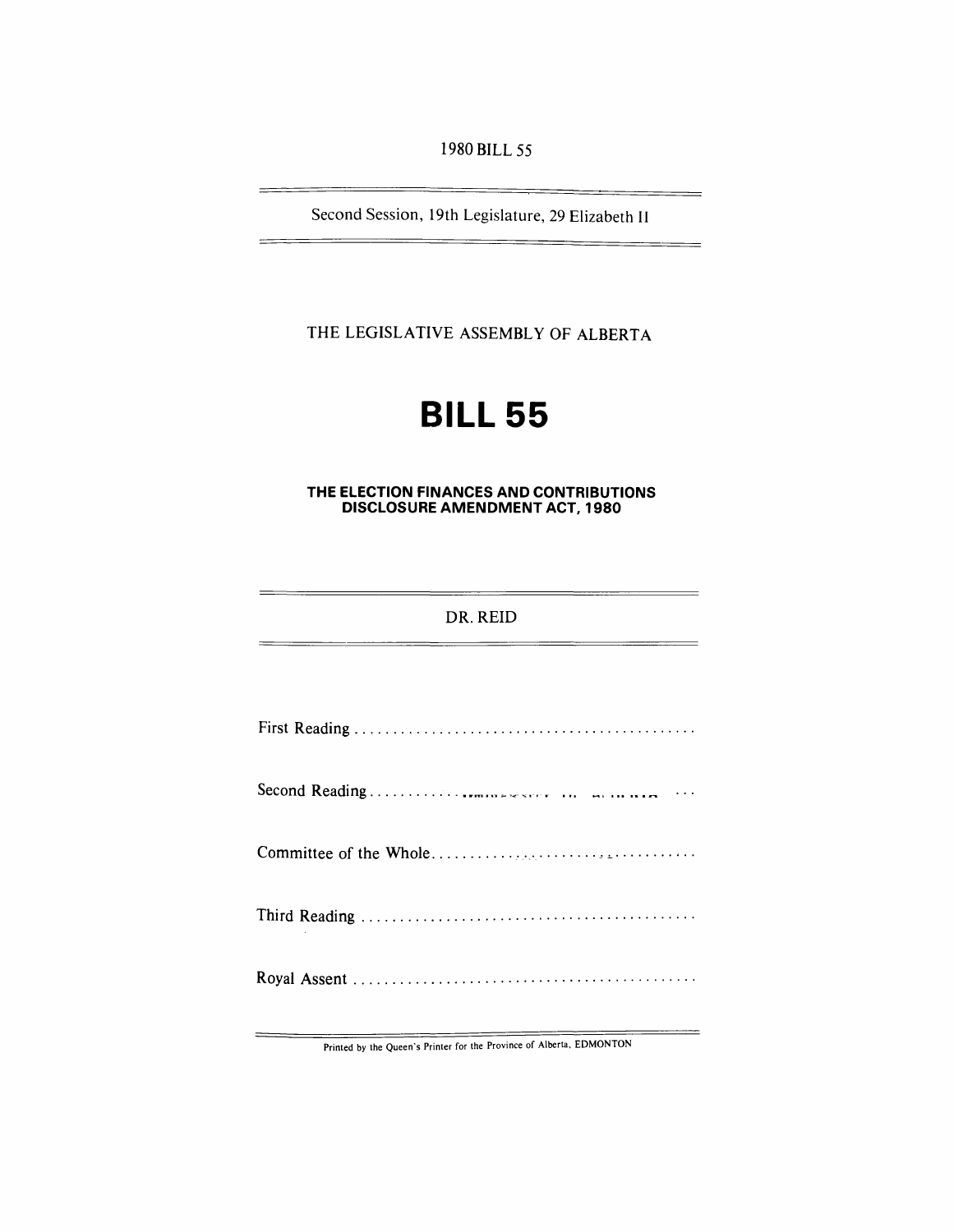Bill 55 *Dr. Reid* 

# **BILL 55**

#### 1980

#### **THE ELECTION FINANCES AND CONTRIBUTIONS DISCLOSURE AMENDMENT ACT, 1980**

*(Assented to , 1980)* 

HER MAJESTY, by and with the advice and consent of the Legislative Assembly of Alberta, enacts as follows:

*1 The Election Finances and Contributions Disclosure Act is amended by this Act.* 

*2 Section* 1 *is amended* 

*(a) in subsection (J)(c) by striking out* "four" *and substituting "2", and* 

*(b) by adding the following after subsection (J):* 

(1.1) For the purposes of this Act, a document that is required to be filed with. the Chief Electoral Officer is filed when it is actually received by the Chief Electoral Officer.

# 3 Section  $3(1)(d)$  is repealed and the following is substituted:

(d) shall cause a statement setting out the amount of the expenses in total based on the financial statement submitted by each candidate pursuant to section 37 to be published in a newspaper circulated in the electoral division of that candidate within 30 days after the date in which the financial statement is approved by the Chief Electoral Officer.

## *4 Section* 9 *is amended*

*(a) in subsection* (2) *(e) by striking out* "auditor and",

*(b) in subsection* (3) *by striking out* "deemed to be registered on and after the day following the day of filing" *and substi-*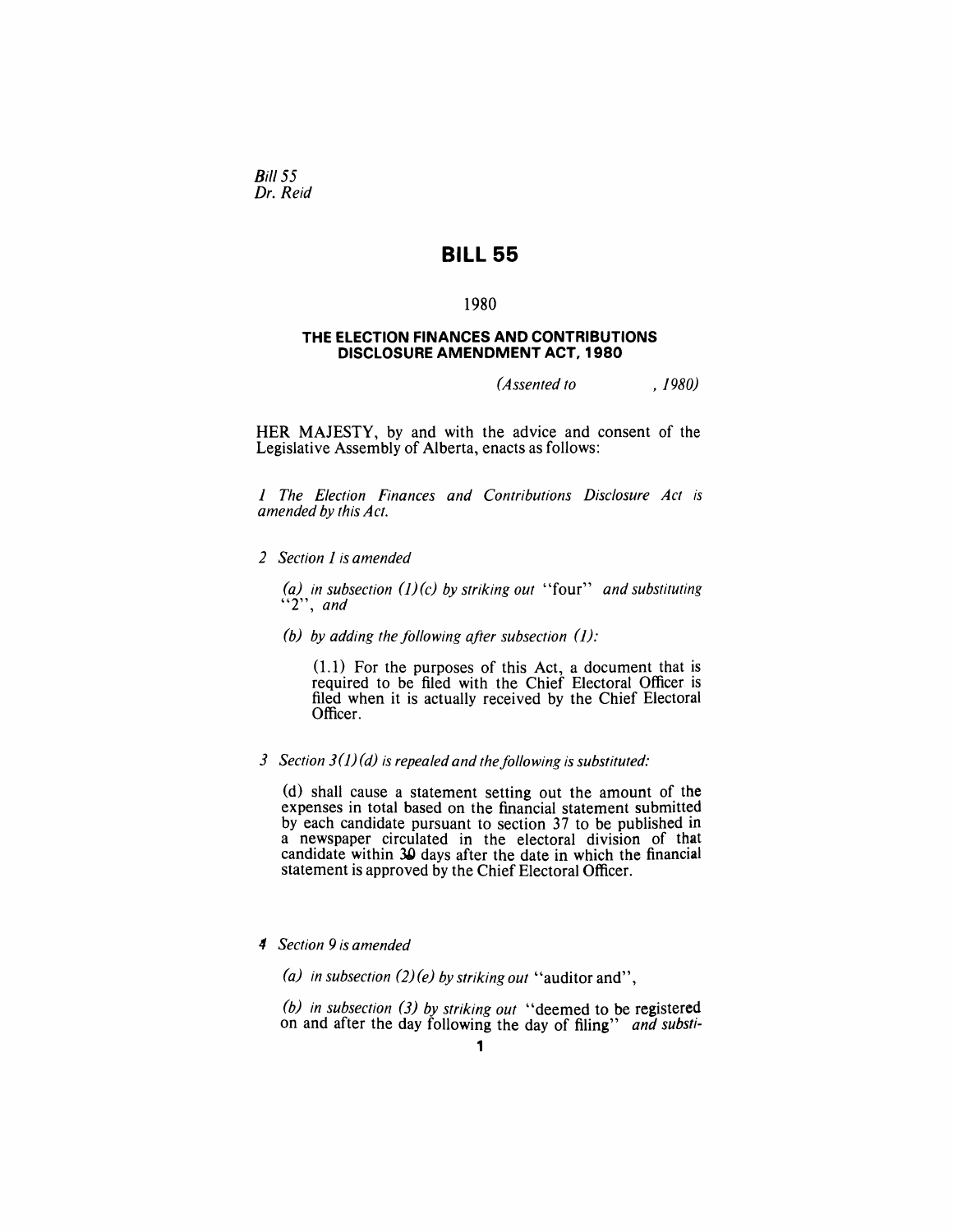## **Explanatory Notes**

1 This Bill will amend chapter 18 of the Statutes of Alberta, 1977.

# 2 Section  $1(1)$  presently reads in part:

*1* (j) *1n this Act,* 

*(c) "campaign period" means the period commencing with the issue* 0/ *a*  writ for an election and terminating four months after polling day;

# 3 Section 3(1) presently reads in part:

*3(J) The Chief Electoral Officer, in addition to his other powers and duties under this Act and The Election Act,* 

(d) shall cause a statement of expenses based on the financial statement *submitted by each candidate pursuant to section* 37 *to be published in a newspaper circulated in the electoral division* 0/ *that candidate within 30 days*  after the date on which the financial statement is received by the Chief *Electoral Officer.* 

#### 4 Section 9 presently reads in part:

*(2) The Chief Electoral Officer shall maintain a register* 0/ *candidates in relation*  to each election held after this section comes into force and, subject to this section, *shall register therein any candidate that is qualified to be registered and that files* with him an application for registration setting out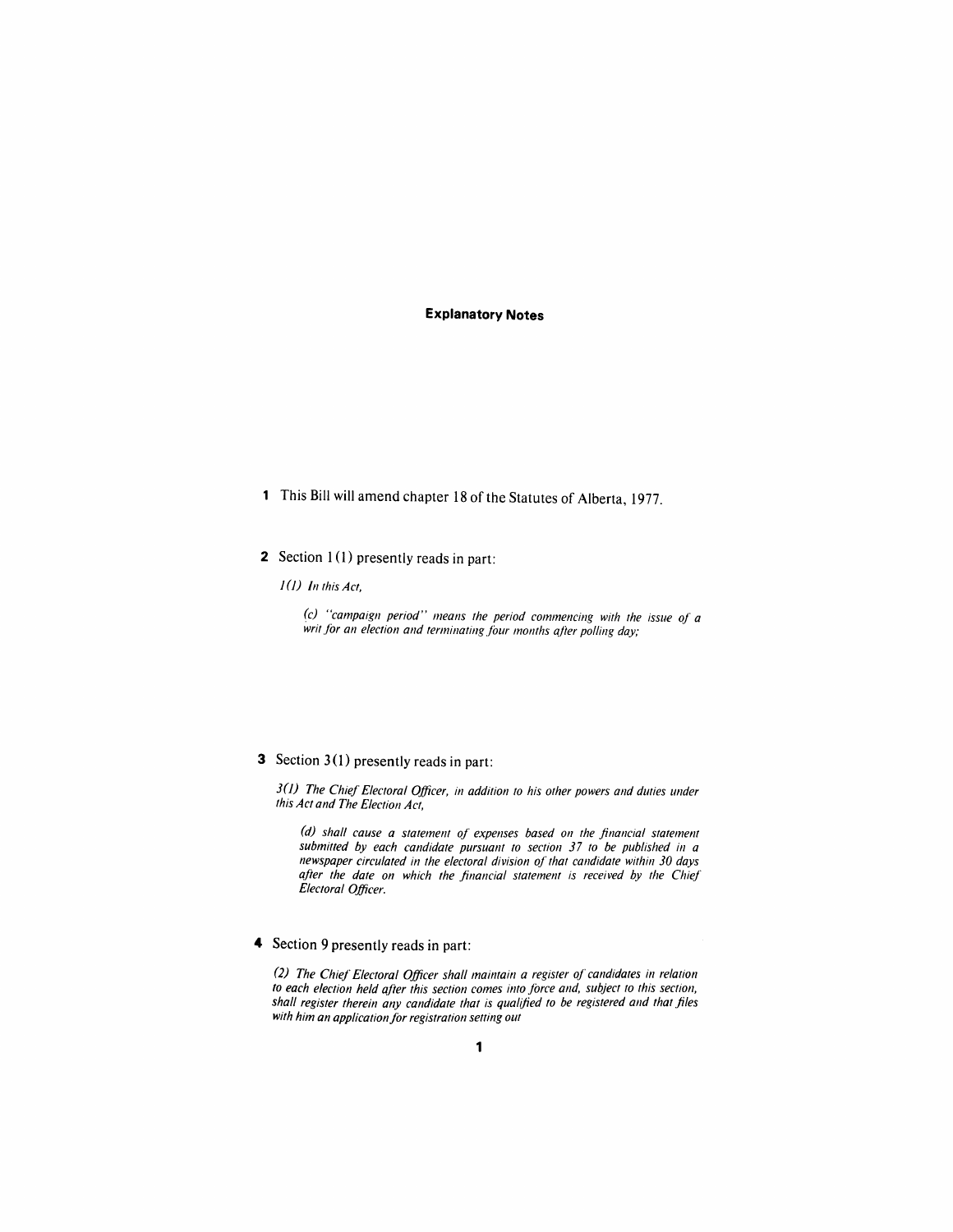*tuting* "registered on the date the application is approved by the Chief Electoral Officer",

*(c) by repealing subsection* (4), *and* 

*(d) in subsection* (5) *by striking out* "60"· *and substituting*  $~^{4}30$ ".

*5 Section* 12(2) *(d) is amended by striking out* "six" *and substituting "3".* 

#### *6 Section 13(J) is repealed and thejGl/owing is substituted:*

13(1) Any campaign funds held by a candidate at the end of a campaign period that include contributions received by him for the purpose of his campaign shall be held in trust to be expended for his candidacy at a future election.

 $(1.1)$  Funds held in trust under subsection  $(1)$  may, at the option of the candidate, be transferred or paid from time to time to any registered party or registered constituency association.

*7 Section* 14 *is amended by renumbering it as* 14 *(J) and by adding the following:* 

(2) Money or property provided by any person, corporation, trade union or employee organization that does not exceed \$10 in aggregate is not a contribution for the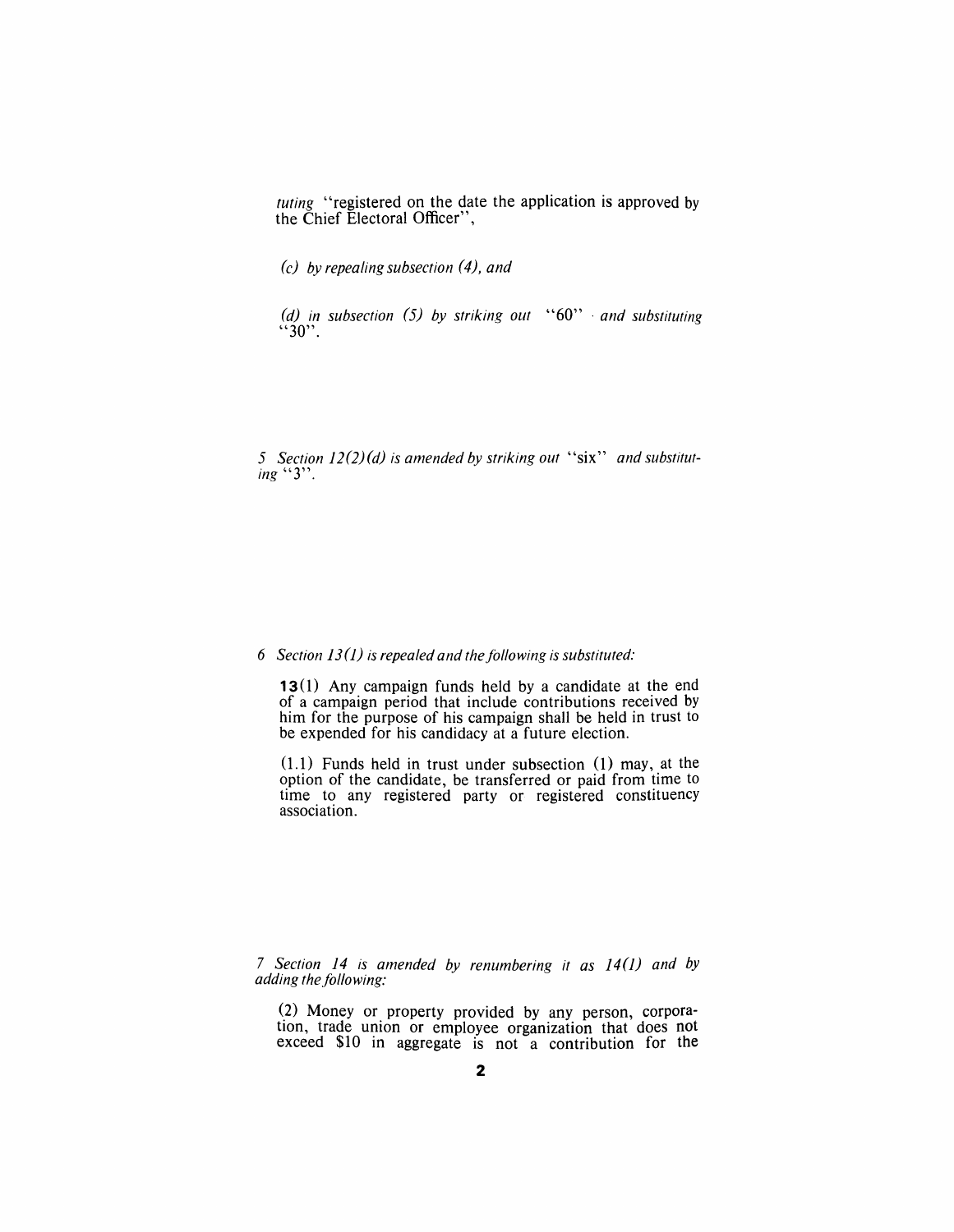*(e)* the name of the auditor and chief financial officer of the candidate;

*(3) A candidate who files an application under subsection (2) after the issue of a writ for an election shall be deemed to be registered on and after the day following the day of filing.* 

*(4) All applicatioll ullder subsectioll* (2) *may be .filed with the Chief Electoral Officer by registered mail in which case, if it is accepted by the Chief Electoral* Officer, it shall be deemed to be filed on the second day after it was mailed.

(5) Where there is any change in the information required to be provided in *subsection (2), clauses (a) to (g), the registered candidate shall notify the Chief Electoral Officer in writing within 60 days of any such alteration and, subject to* section 10, upon receipt of any such notice the Chief Electoral Officer shall vary *the register of candidates accordingly.* 

#### 5 Section  $12(2)(d)$  presently reads:

(2) Where a person referred to in subsection (1) is nominated or, in the case of an independent candidate, declares himself to be a candidate, for the general *election next succeeding the commencement of this section or at an intervening* by-election, he shall, if the amount held in trust exceeds \$2,500,

(d) file with the Chief Electoral Officer not later than six months after polling day a report on the expenditures or transfers from the trust during the *campaign period and a statutory declaration of compliance with clause (b) and (c), and* 

#### 6 Section 13 presently reads:

13(1) Any funds held by a candidate at the end of a campaign period and which consist of contributions received by him for the purpose of his campaign may be *held by the candidate in trust to be expended for his candidacy at a future election.* 

(2) When a person referred to in subsection (1) is not nominated or does not declare himself to be an independent candidate for the general election next *succeeding the commencement of this section, he shall, not later than seven days*  after the day fixed for nominations, transfer or pay the amount held by him in *trust pursuant to subsection* (1) *to* 

*(a) any registered party, registered constituency association or registered candidate, or* 

*(b) the Crown in right of Alberta,* 

*at the option of that person.* 

#### 7 Section **14** presently reads:

*14 Funds transjerred from a foundation under section* 5 *or a trust under section*  2, 12 *or* 13 *to a registered party, registered constituency association or registered candidate are not contributions jar the purposes of this Act bur shall be recorded*  as to amount and source by the recipient of the funds.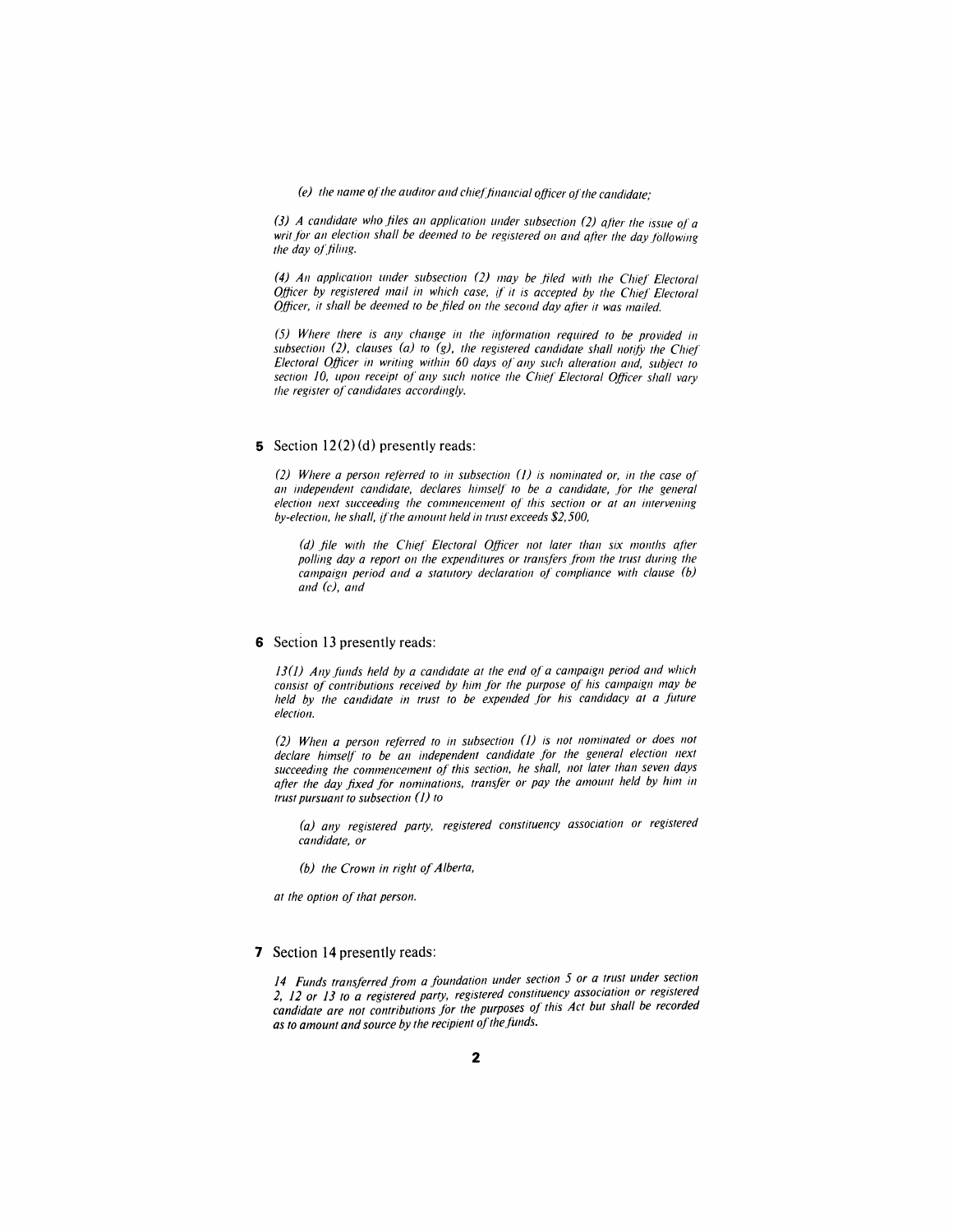purposes of this Act but shall be recorded as to the gross amount by the chief financial officer of the recipient unless the donor specifically requests that the amount be considered a contribution.

8 Section 17 is amended by repealing subsection (1)(b) and substituting the following:

(b) in any campaign period,

(i) \$20 000 to each registered party less any amount previously contributed to the party in that calendar year under clause  $(a)(i)$ , and

(ii) \$1000 to any registered candidate, and \$5000 in the aggregate to the registered candidates of each registered party.

*9 Section 20(3) is amended* 

*(a) in clause (a) by striking out* "less than \$10" *and substituting* "\$10 or less", *and* 

*(b) in clause (b) by striking out* "is \$10 or more but" *and substituting* "exceeds \$10, but is".

*10 Section* 21 *is amended by striking out* "under \$25 given" *and substituting* "given of \$25 or less".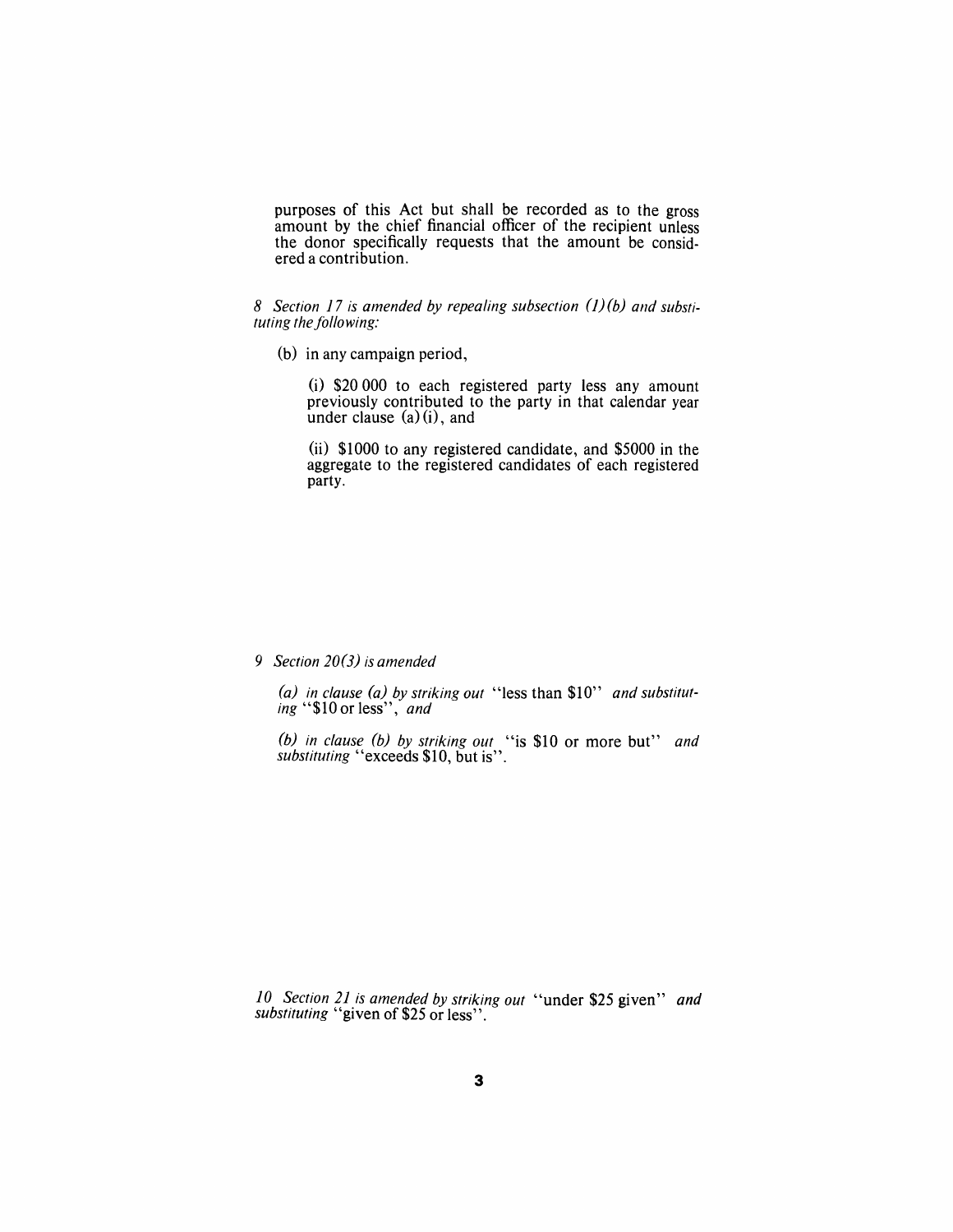#### 8 Section  $17(1)$  presently reads:

*17(1)* Contributions by any person, corporation, trade union or employee organization to registered parties, registered constituency associations or registered *candidates shall not exceed* 

*(a) in any year*,

(i) \$10,000 to each registered party, and

*(ii)* \$500 to any registered constituency association, and \$2,500 in the aggregate to the constituency associations of each registered party,

and

(b) in any campaign period, in addition to contributions authorized under *clause (a),* 

*(i)* \$5, *000 to each registered party, and* 

(ii) \$1,000 to any registered candidate, and \$5,000 in the aggregate to *the registered candidates of each registered party.* 

#### 9 Section 20(3) presently reads in part:

*(3) fl an individual charge by the sale of tickets or otherwise is made for a*  fund-raising function held by or on behalf of a registered party, registered constit*uency association or registered candidate, then, for the purposes of this Act,* 

*(a) if the individual charge is less than \$10, it shall not be considered as a contribution unless the person who pays the charge specifically requests that it be so considered, in which case 1/2 shall be allowed for expenses and 1/2 shall be considered as a contribution to the registered party, registered constituency association or registered candidate, as the case may be,* 

*(b)* if *the individual charge is \$10 or more but less than \$50,* 1/2 *shall be allowed jar expenses and* 1/2 *shall be considered as a contribution to the registered party, registered constituency association or registered candidate, as the case may be, or* 

*(c)* if the individual charge is \$50 or more, \$25 shall be allowed for *expenses and the balance shall be considered as a contribution to the registered party, registered constituency association or registered candidate, as the case may be.* 

#### 10 Section 21 presently reads:

*21 Where, at a meeting held on behalf of or in relation to the affairs of a registered candidate, registered party or registered constituency association, money is given in response to a general collection of money solicited from the persons in*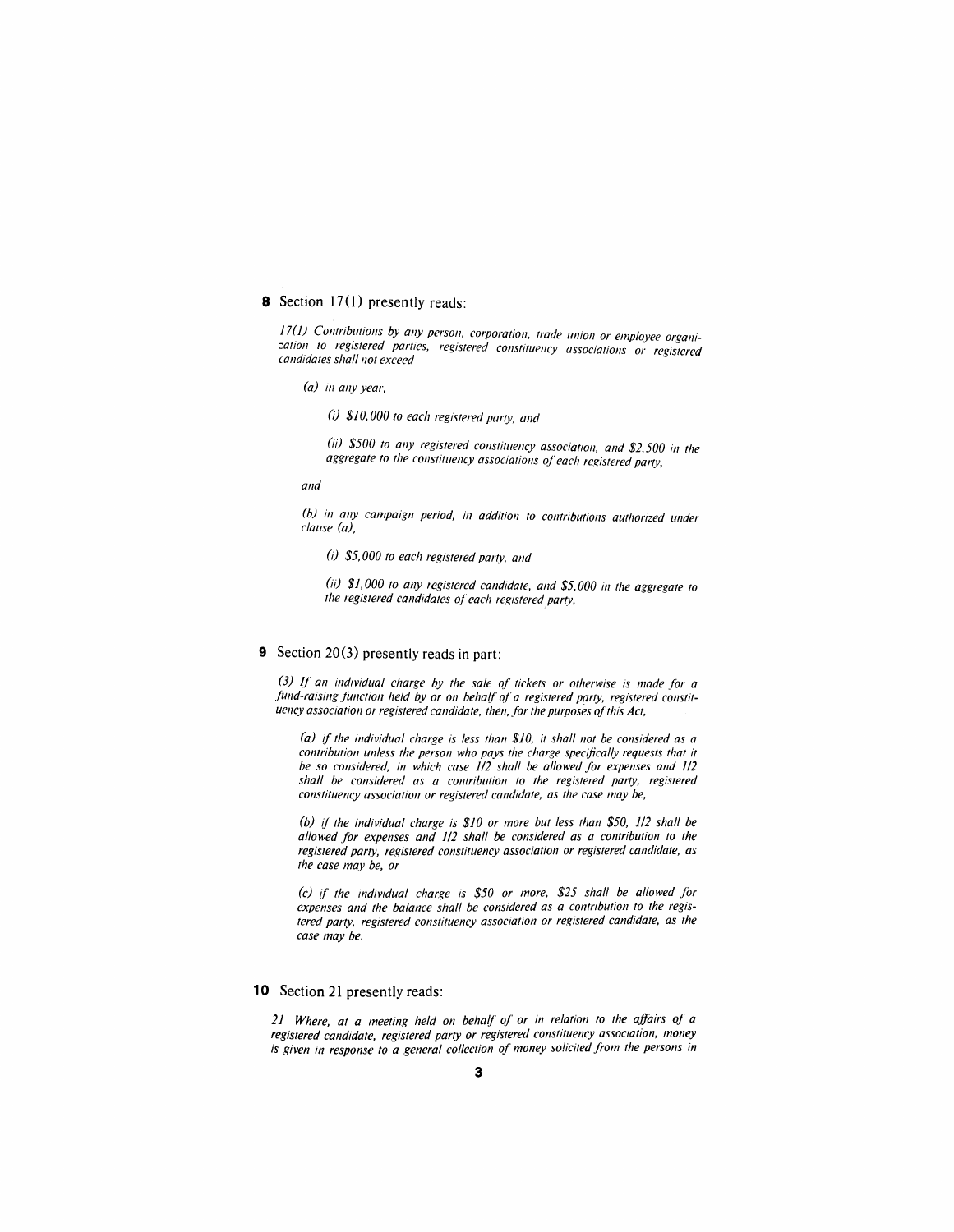*11 Section 26(a) is amended by striking out "receipts" and substituting* "income".

#### *12 The heading* **"AUDIT"** *preceding section* 36 *is repealed and the heading* **"FINANCIAL STATEMENTS"** *is substituted.*

## 13 Section 36(1) is repealed and the following is substituted:

**36** (1) On or before March 31 of each year,

(a) the chief financial officer of each registered party shall file with the Chief Electoral Officer an audited financial statement setting out for the previous year the assets and liabilities, the income and transfers and the amount of the expenses in total excluding income, transfers and expenses relating to an election during a campaign period, and

(b) the chief financial officer of each registered constituency association shall file with the Chief Electoral Officer a financial statement setting out for the previous year the income and transfers and the amount of the expenses in total, including a nil return where applicable.

## *14 Section* 37 *is amended*

*(a) by repealing subsection (J) and substituting the following:* 

**37**(1) The chief financial officers shall file with the Chief Electoral Officer,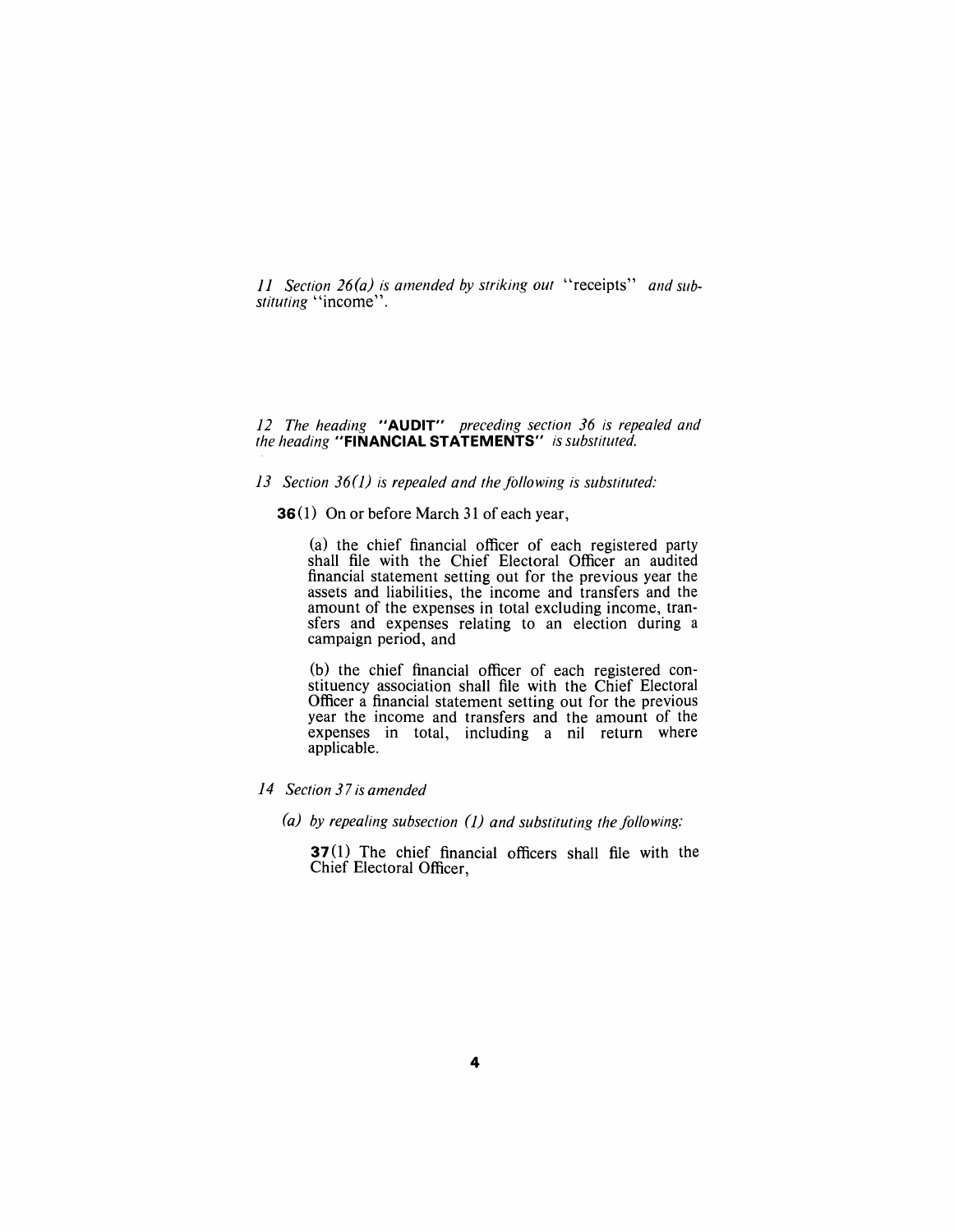attendance at the meeting, individual amounts under \$25 given shall be considered not to be contributions for the purposes of this Act but shall be recorded as to *The gross amount by the chief financial officer of the candidate, political party or association, as the case may be.* 

#### **11** Section 26(a) presently reads:

26 The chief financial officer of a registered party, registered constituency association or registered candidate is responsible, with respect to the affairs of the *party, constituency association or candidate that appointed him, for ensuring that* 

*(a) proper records are kept of all receipts,* 

**12** Changes the heading to Part 6.

#### **13** Section 36(1) presently reads:

36(1) The chief financial officer of every registered party and registered constituency association shall, on or before the 31st day of March next following the *commencement of this section and on or before the 31st day of March in each year thereafter, file with the Chief Electoral Officer financial statements of assets* and liabilities and of receipts and payments or transfers for the previous year of the political party or constituency association for which he acts, excluding *campaign receipts and payments or transfers relating to an election during a campaign period.* 

#### **14** Section 37 presently reads:

*37(J) The chief financial officer of every registered parry and registered candidate shall, within six months affer polling day, file with the Chief Electoral Officer*  a financial statement of receipts and payments or transfers of the political party or candidate for which he acts relating to the election during the campaign period.

*(2) In relation to a by-election, subsection (J) applies only to registered parties that received contributions or made payments or trans/ers in relation to that by-election and to registered candidates at that by-election.* 

- *(3) This section also applies to any registered candidate* 
	- *(a) who withdraws his candidacy, or*

*(b) who, having been registered bejore becoming nominated, does not in fact become nominated,* 

*with respect to the period during which he is registered.*